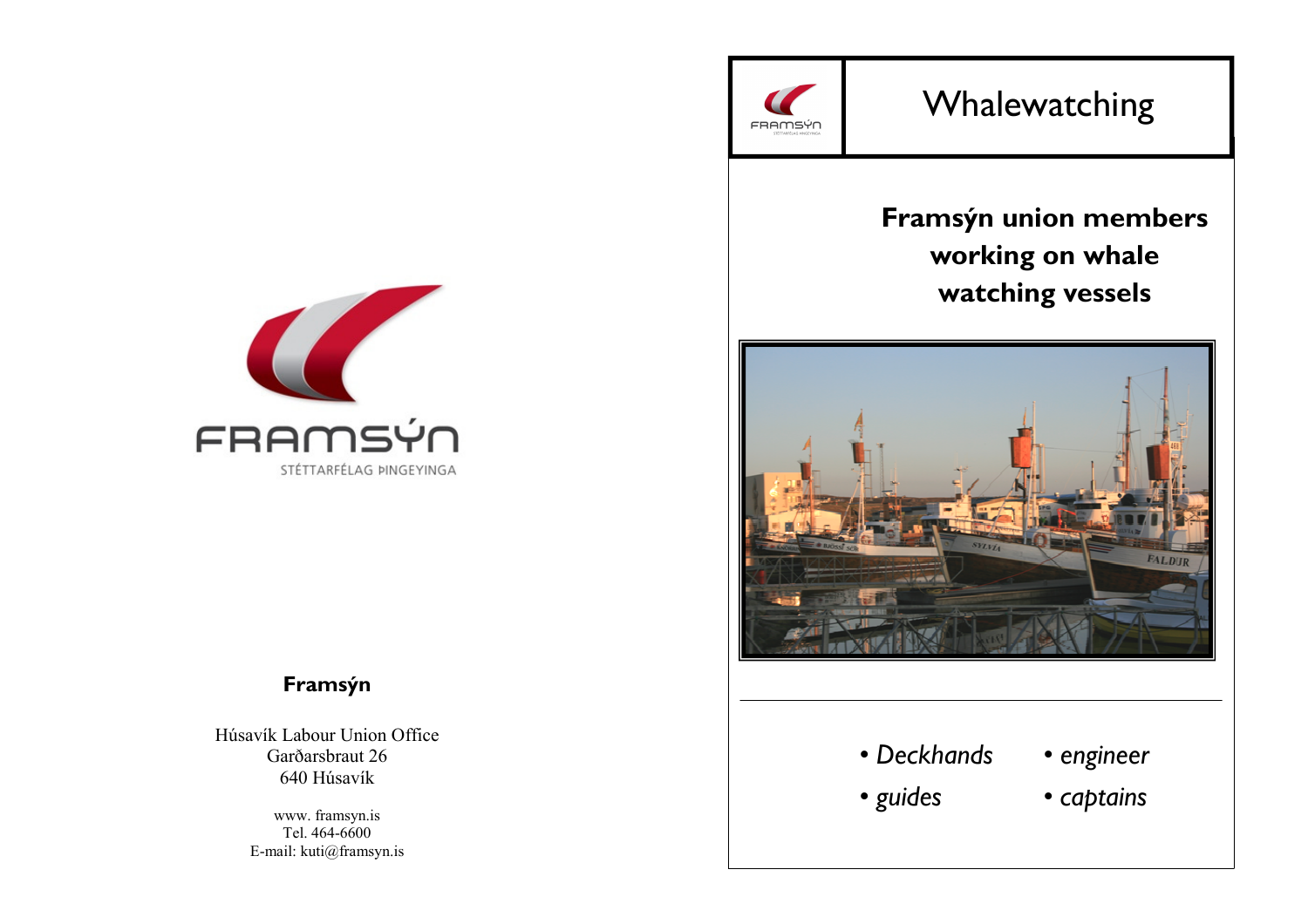

# $B$ ls. 2 et al. **Agreement** and **Explanation** Bls. 7

between the Confederation of Icelandic Employers(SA) and Framsýn union on the interpretation of rights and legal status of Framsýn union members working on whale watching vessels.

General rights of whale watching employees are in accordance with the Collective Agreement between the Confederation of Icelandic Employers and Framsýn union for employees in the tourism sector (Collective Agreement between The Confederation of Icelandic Employers and The Federation of General and Special Workers in Iceland (SGS) for service and tourism) The conditions and terms of employees may not be less than stated in the Collective Agreement at each time. However the following deviations from the stated Collective Agreement are in place for employees who are a part of a registered crew on whale watching vessels:

- Employees working at sea that are subject to the nautical laws no. 35/1985 of shall be subject to rights and duties of those laws, including article 36 regarding incapacity due to illness or injury.
- Provisions of the maritime laws no 34/1985 shall be in place for employees as applicable, including the provisions of paragraph 1 of article 172 on accident insurance.
- Due to the special status of whale watching employees and the lack of placement in a wage category in the applicable Collective Agreement, both parties agree that in the year 2013 the minimum wage for full employment, cf. article 1.4 of the Collective Agreement, as well as the hourly rate shall be the same as stated in the Collective Agreement between the Seamen´s Federation and The Federation of Icelandic Fishing Vessel Owners regarding wage guarantee and hourly rate. Further clarification of this is stated in the Proclamation regarding minimum wage insurance and hourly rate. During the upcoming wage negotiations parties shall reach a conclusion on the wage category for this work, with regard to its nature and responsibility.

Whale watching companies shall strive to provide employees with the necessary training courses to ensure they can execute their job with diligence and safety according to official requirements. During courses, arranged by the company for their employees, they shall receive the wage guarantee and reimbursement for accommodation and travel cost, as agreed upon, if the course is held away from the regular working area. The course cost shall be paid by the company.

Upon hiring the company shall issue a contract of employment with the employee since the employment is temporary; that is during the regular whale watching season. A contract of employment shall at least include working arrangement and payment for trips, also if the arrangement is for shifts, hourly rate or payment per trip.

Parties shall mutually assess if injury insurance according to maritime law sufficiently covers the nature of whale watching work and make suggestions for improvements if necessary.

- Holiday pay shall be added to the agreed wages as stated in Chapter 5 of the Collective Agreement.
- If the companies choose to implement a shift based system it shall be in accordance with Chapter 3 of the Collective Agreement. It states, among other things, that shifts shall be planned for 4 weeks at a time.
- All employees are entitled to receive necessary education and training for them to execute their work with diligence and safety according to official requirements.
- Employees shall receive meals as stated in Article 4.5.1 in the Collective Agreement.
- Employees shall be supplied with work uniforms/clothes suited for their work by the companies.
- Acquired rights of employees shall be transferred between years as stated in Article 13.4 in the Collective Agreement.
- Companies are required to ensure an adequate working environment for employees.
- All employees that are on call or required to attend work at a short notice shall receive a special remuneration for this obligation.
- If not negotiated otherwise, the notice period shall be 7 days for deckhands/guides and three months for officers. After 3 months of employment deckhands/guides shall have a notice period of 1 month. Further information regarding this is stated in Article 1.11 of the Collective Agreement between the Seamen´s Federation and The Federation of Icelandic Fishing Vessel Owners.
- Sick leave shall be according the Article 36 of the nautical laws.
- Minimum rest periods are as stated in Article 2.4 of the Collective Agreement.

# www.framsyn.is

Reykjavík, 9. ágúst 2013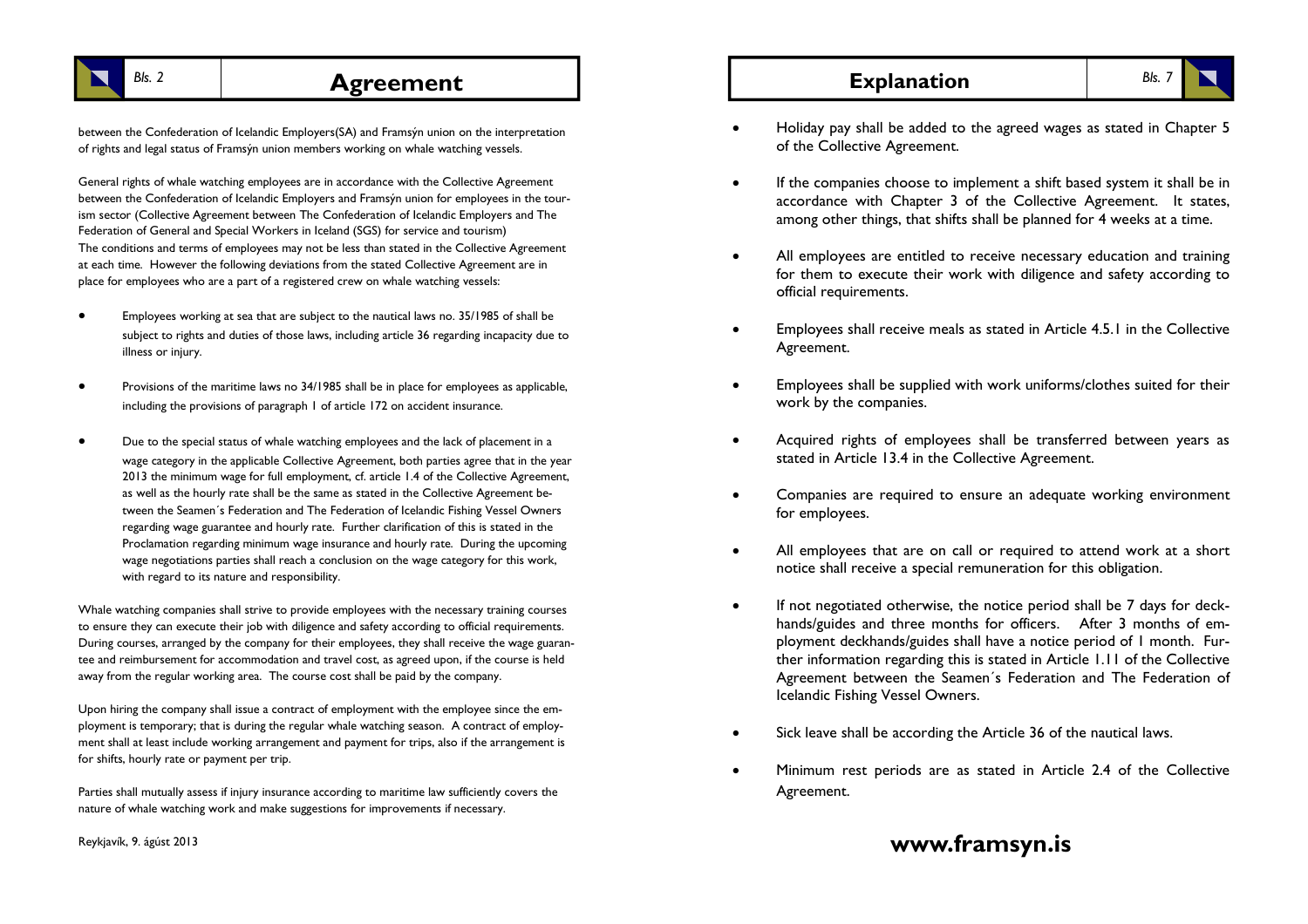

to the agreement between the Confederation of Icelandic Employers(SA) and Framsýn union for union members working on whale watching vessels.

- Upon hiring a contract of employment shall be made with all employees. It shall, among other things, include whether the rates are regular hourly rates, fixed hourly rates or shift rates. A job title and a short description of the work shall also be included.
- All employees shall be wage earners. It is unauthorized to recruit employees as contractors since their employment is for regular whale watching duties on behalf of the companies.
- The minimum wage for employees shall be according to the wage table of Framsýn union and the Confederation of Icelandic Employers that is based on provisions in the Collective Agreement between the Seamen´s Federation and The Federation of Icelandic Fishing Vessel Owners for minimum wages.
- Regular trips/shifts shall be fully paid even if they are cancelled since the employee is on boat duty during that time.
- Employees shall receive Major Holiday pay on Major Holidays.
- For single trips, such as for non-regular employees, the minimum wage stated in the Confederation of Icelandic Employers (SA) and Framsýn union wage table shall be in effect.
- Work experience supplement shall come into effect after 2 years and 3 years. The supplement will not affect the regular hourly rate. See further in the wage table.
- Employees sailing on Major Holidays, such as 17 June, shall receive Major Holiday supplement as stated in Article 3.2 in the Collective Agreement between The Confederation of Icelandic Employers and The Federation of General and Special Workers in Iceland (SGS) for service and tourism.

Explanation  $\vert$   $\vert$   $\vert$  Proclamation

Bls. 3

Proclamation regarding minimum wage insurance and hourly rate

An agreement between the parties states for a temporary solution for whale watching employees pay conditions and terms. This employment has the special status that the Collective Agreement between the parties does not in full apply to rights and duties included in maritime and nautical laws. These employees are also subject to demands that do not apply to employees on land. Parties agree that the minimum wage categories for employees in tourism (Cat 5 and 6) do not reflect the nature and responsibility of the employment. Therefore the parties have agreed to base the 2013 salary on provisions in the Collective Agreement between the Seamen´s Federation and The Federation of Icelandic Fishing Vessel Owners. Parties agree to revise the wage category references in the upcoming wage negotiations in order to find an acceptable solution for both parties. This means that the minimum hourly rate for a general worker shall be ISK 1.313(updated 7 March 2014 to ISK 1.370). Added shift supplement shall be according to Chapter 3 of the Collective Agreement between The Confederation of Icelandic Employers and The Federation of General and Special Workers in Iceland (SGS) for service and tourism. It is agreed that this hourly rate is valid both for unscheduled and scheduled trips up to 173,33 hours per month. Further work shall be paid with overtime rate, minimum ISK 2.363 (updated 7 March 2014 to ISK 2.465). Payments for work during meal breaks are already included in these rates.

 It is allowed to negotiate to include December and Vacation Supplements in the rates. If this method is chosen it must be stated in a contract of employment (Updated 7 March 2014, it is not allowed to include the supplements in the rates according to the conciliation proposal of the Public Conciliator).

#### Trip salary:

 It is allowed to negotiate on a special trip salary that takes into consideration the stated hourly rates with added shift supplement according to Article 3.2 in the Collective Agreement between The Confederation of Icelandic Employers and The Federation of General and Special Workers in Iceland (SGS) for service and tourism. For trips lasting more than 4 hours, including trip preparation, the minimum payment per trip is:

|                                       | (updated rates from 7 March 2014): |
|---------------------------------------|------------------------------------|
| Trip during 08:00 - 17:00 Mon-Fri:    | <b>ISK 5.480</b>                   |
| Trips during $17:00 - 24:00$ Mon-Fri: | <b>ISK 7.288</b>                   |
| Weekend trips:                        | <b>ISK 7.946</b>                   |
| All trips exceeding 43 per month:     | <b>ISK 9.860</b>                   |

Weekend and holiday supplements are according to the applicable Collective Agreement. Holiday pay is added to the salary according to Chapter 5 of the Collective Agreement.

It is allowed to pay a fixed hourly rate for all working hours with consideration to the work schedule of the employee. If weekends and holidays are a part of the schedule, that shall also be taken into consideration. An employee can ask for verification that the total outcome of the fixed hourly rate during his term of employment is not less than stated in this agreement.